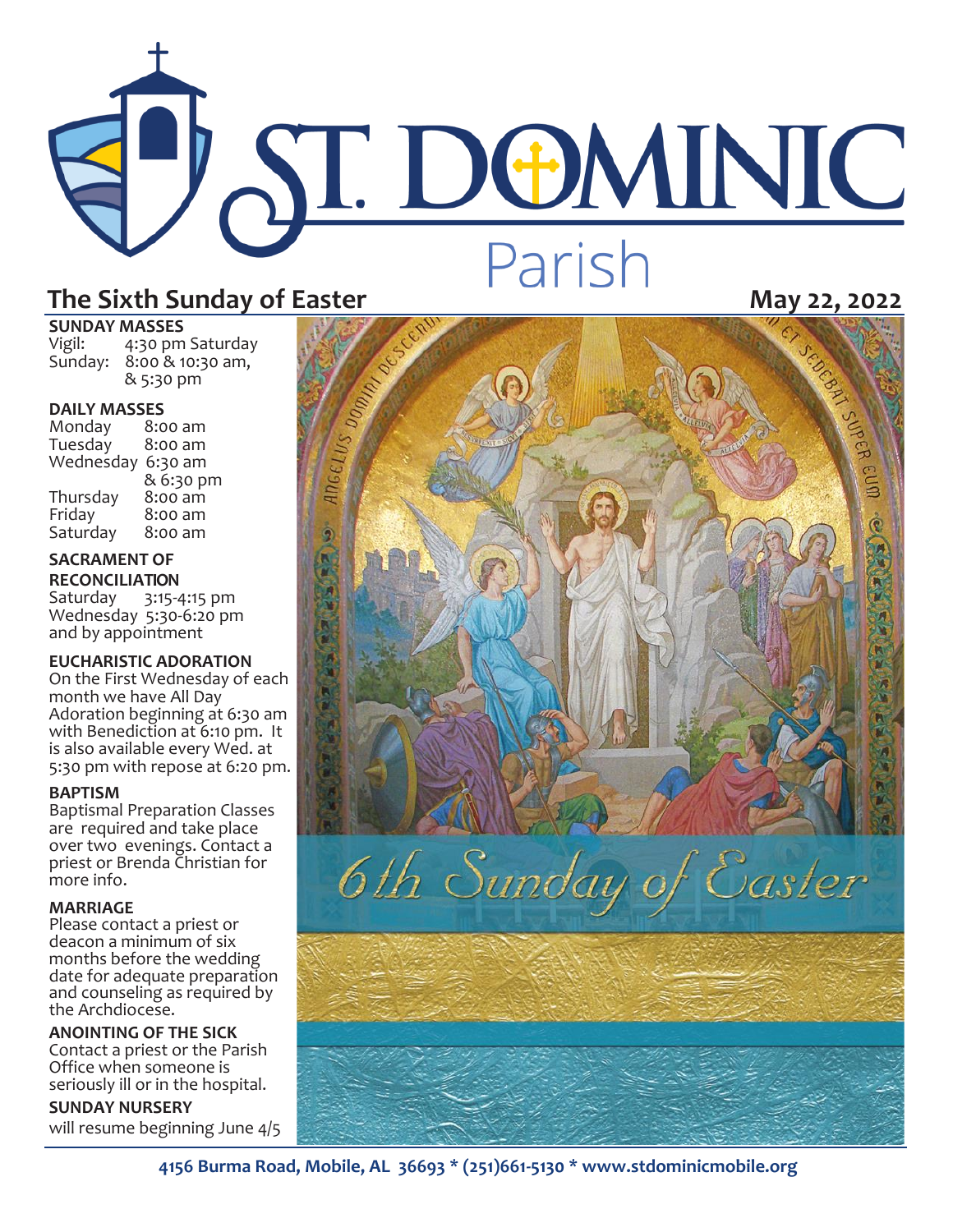*Pastor, Rev. Patrick R. Driscoll* Email: pdriscoll@stdominicmobile.org *Deacon Robert E. Kirby, Jr.* Email: rkirby@stdominicmobile.org *Deacon Aldon O. Ward* Email: award@stdominicmobile.org *Deacon Wiley J. Christian III* Email: wchristian@stdominicmobile.org

#### **PARISH OFFICE HOURS**

Monday - Friday, 8:00 a.m. - 4:00 p.m. **ST. DOMINIC CATHOLIC SCHOOL HOURS**  Monday - Friday, 7:15 a.m. - 3:45 p.m.



Please note the upcoming Summer Parish Office Hours: Monday - Thursday, 8:00 a.m. - 4:00 p.m.

Fridays, 8:00 a.m. - Noon (beginning May 27) The Parish Office will be closed on **Monday, May 30** in recognition of Memorial Day and **Monday, July 4** in recognition of Independence Day.

#### **Important Notice:**

**We will not have Mass on May 31 (8:00 a.m.), June 1 (6:30 a.m or 6:30 p.m.) and June 2 (8:00 a.m.) due to the annual Priests' Retreat. We will have prayer services only those days.** 

#### **Stewardship**

*"…Do not let your hearts be troubled or afraid." John 14:27*

Our limited human understanding cannot begin to understand the immense power of God. Instead of trusting in God, we often think we can control every outcome. Do you want to make God laugh? Tell Him your plans. The next time worry, anxiety or fear creeps in, thank God for all He has given you and trust

that He has a better plan for you. Make God your first choice and not your last resort.

Please get your registration forms for VBS turned in as soon as possible. They can be found on the Parish website under the "youth" tab or picked up from the Parish Office. There is a form for participants, youth volunteers, and adult volunteers. We will publish a wish list of needed supplies soon. Thank you!

The readings for this Sunday, May 22, 2022 can be found online using the following link: https://bible.usccb.org/ bible/readings/052222.cfm

#### *Mass Intentions For The Week*

| Sat, May 21     | 4:30 p.m.  | Theresa Noletto (L)   |
|-----------------|------------|-----------------------|
| Sunday, May 22  | 8:00 a.m.  | William Jones (D)     |
|                 | 10:30 a.m. | Missa Pro Populo      |
|                 | 5:30 p.m.  | Fr. Sofie $(L)$       |
| Monday, May 23  | 8:00 a.m.  | Rey Marfil (D)        |
| Tuesday, May 24 | 8:00 a.m.  | Wolfgang Portofee (D) |
| Wed, May 25     | 6:30 a.m.  | David Reichart (D)    |
|                 | 6:30 p.m.  | Eddie Serda (D)       |
| Thurs, May 26   | 8:00 a.m.  | Sam Lyons (L)         |
| Friday, May 27  | 8:00 a.m.  | Antonio Vilaseca (L)  |
| Sat, May 28     | 8:00 a.m.  | Robert Hanan (D)      |

#### **Please pray for the sick:**

Toni Aldrich Michael Arata Frances Baugh Marguerite Blackard Charlotte Brady Georgette Brocato Mahala Church Susan Coffey David Gonzales Jacque Green Ray Green Barbara Harrington Charlie Hawkins Gabriel Hawkins Katie Histing Cory Kalifeh Mary Kerr Bill Klein Cooper Klein Vicky Klein Tony Laurence

Mary Lindamood Sam Lyons Eleesha Neese Rita O'Brien David Poirier Steve Polozola Clarence Pool Doris Powers Sandy Quinnelly Laurie Rel Rose Mary Rehm Sandy Rehm Phillip Roebling Kim Sanders Louis Seiter Ava Smith Jennifer Phillips Smith Joe Verneuille Antonio Vilaseca Maryneil Walker Claire Zaunbrecher

If you would like a name added to this list please call the Parish Office at (251) 661-5130 or email mwilson@stdominicmobile.org. If you or a loved one is hospitalized, it is important you notify the Parish office if you would like a clergy to visit.

**Welcome to St. Dominic Parish**, **Where Stewardship is a Way of Life**  We invite newcomers to complete a registration form which can be found in the Parish Office.